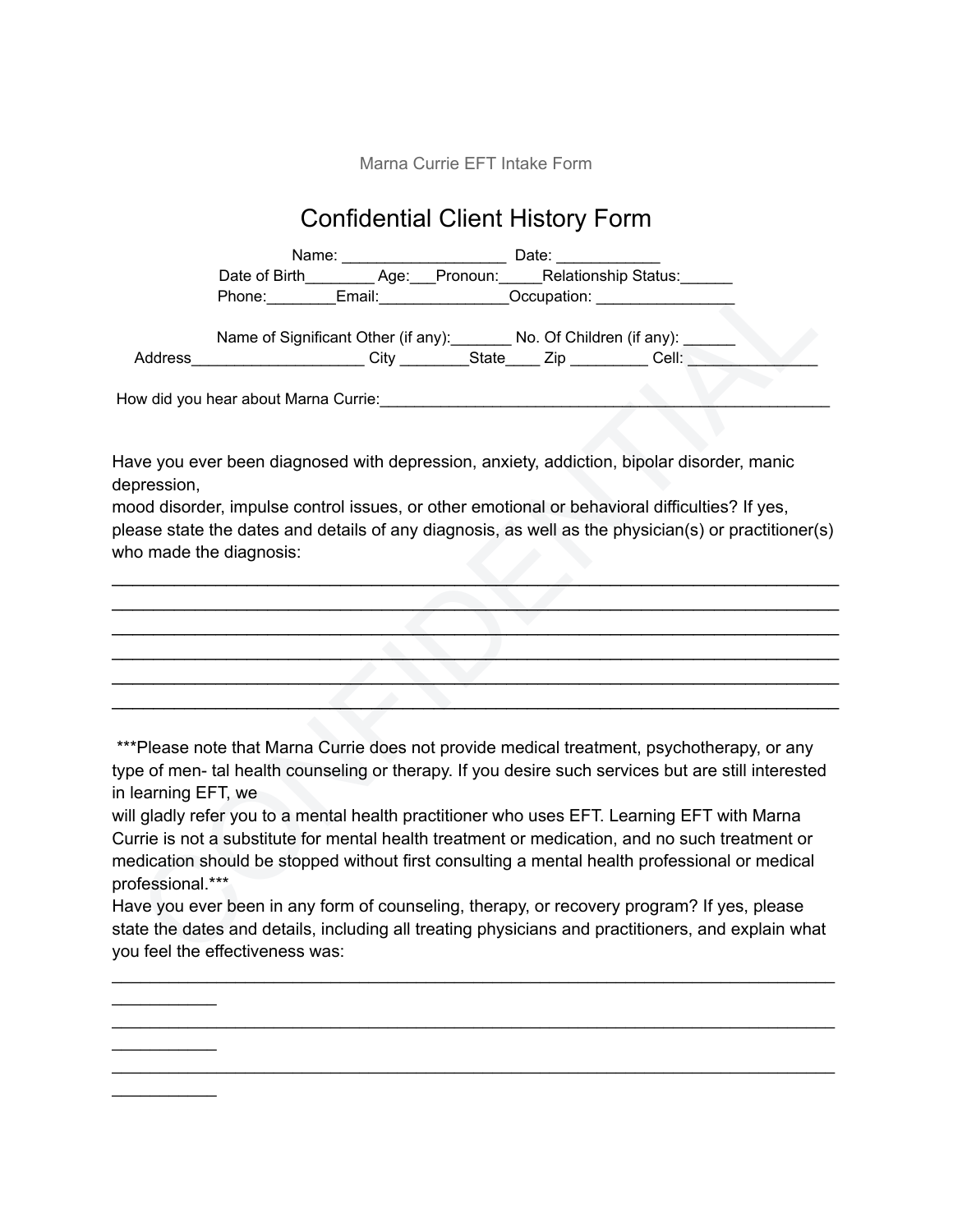Have you ever taken or been prescribed any medications for depression, anxiety, addiction, bipolar disorder, man- ic depression, mood disorder, impulse control issues, or other emotional or behavioral difficulties? If yes, please state the medications used or prescribed; the dosages taken or prescribed; the physician or practitioner

\_\_\_\_\_\_\_\_\_\_\_\_\_\_\_\_\_\_\_\_\_\_\_\_\_\_\_\_\_\_\_\_\_\_\_\_\_\_\_\_\_\_\_\_\_\_\_\_\_\_\_\_\_\_\_\_\_\_\_\_\_\_\_\_\_\_\_\_\_\_\_\_\_\_\_\_ \_\_\_\_\_\_\_\_\_\_\_\_\_\_\_\_\_\_\_\_\_\_\_\_\_\_\_\_\_\_\_\_\_\_\_\_\_\_\_\_\_\_\_\_\_\_\_\_\_\_\_\_\_\_\_\_\_\_\_\_\_\_\_\_\_\_\_\_\_\_\_\_\_\_\_\_ \_\_\_\_\_\_\_\_\_\_\_\_\_\_\_\_\_\_\_\_\_\_\_\_\_\_\_\_\_\_\_\_\_\_\_\_\_\_\_\_\_\_\_\_\_\_\_\_\_\_\_\_\_\_\_\_\_\_\_\_\_\_\_\_\_\_\_\_\_\_\_\_\_\_\_\_ \_\_\_\_\_\_\_\_\_\_\_\_\_\_\_\_\_\_\_\_\_\_\_\_\_\_\_\_\_\_\_\_\_\_\_\_\_\_\_\_\_\_\_\_\_\_\_\_\_\_\_\_\_\_\_\_\_\_\_\_\_\_\_\_\_\_\_\_\_\_\_\_\_\_\_\_

who made the prescription or recommendation; and how effective you feel the medications were:

\*\*\*Please note that Marna Currie does not provide medical treatment, psychotherapy, or any type of men-

 $\mathcal{L}_\text{max}$  , and the contract of the contract of the contract of the contract of the contract of the contract of

Please note that Marna Currie does not provide medical treatment, psychotherapy, or any<br>neath counseling or therapy. If you desire such services but are still interested in learning<br>T, we will gladly refer you to a mental tal health counseling or therapy. If you desire such services but are still interested in learning EFT, we will gladly refer you to a mental health practitioner who uses EFT. Learning EFT with Marna Currie is not a substitute for mental health treatment or medication, and no such treatment or medication should be stopped without first consulting a mental health professional or medical professional.\*\*\*

Have you ever attempted suicide, been diagnosed as suicidal, or felt suicidal? If yes, please explain in detail. Please include any thoughts or fantasies of suicide you have had:

 $\mathcal{L} = \{ \mathcal{L} \mid \mathcal{L} \in \mathcal{L} \}$  , where  $\mathcal{L} = \{ \mathcal{L} \mid \mathcal{L} \in \mathcal{L} \}$  , where  $\mathcal{L} = \{ \mathcal{L} \mid \mathcal{L} \in \mathcal{L} \}$  $\mathcal{L}_\mathcal{L}$  , and the contribution of the contribution of  $\mathcal{L}_\mathcal{L}$  , and the contribution of the contribution of  $\mathcal{L}_\mathcal{L}$ \_\_\_\_\_\_\_\_\_\_\_\_\_\_\_\_\_\_\_\_\_\_\_\_\_\_\_\_\_\_\_\_\_\_\_\_\_\_\_\_\_\_\_\_\_\_\_\_\_\_\_\_\_\_\_\_\_\_\_\_\_\_\_\_\_\_\_\_\_\_\_\_\_\_\_\_

Have you ever felt, or do you now feel, dangerous to yourself, your significant other, or other people? If yes, please explain in detail?

 $\mathcal{L}_\mathcal{L} = \{ \mathcal{L}_\mathcal{L} \mid \mathcal{L}_\mathcal{L} \in \mathcal{L}_\mathcal{L} \}$  , where  $\mathcal{L}_\mathcal{L} = \{ \mathcal{L}_\mathcal{L} \mid \mathcal{L}_\mathcal{L} \in \mathcal{L}_\mathcal{L} \}$  $\mathcal{L}_\mathcal{L} = \{ \mathcal{L}_\mathcal{L} \}$  , where  $\mathcal{L}_\mathcal{L}$  , where  $\mathcal{L}_\mathcal{L}$  , where  $\mathcal{L}_\mathcal{L}$  $\mathcal{L}_\mathcal{L} = \{ \mathcal{L}_\mathcal{L} = \{ \mathcal{L}_\mathcal{L} = \{ \mathcal{L}_\mathcal{L} = \{ \mathcal{L}_\mathcal{L} = \{ \mathcal{L}_\mathcal{L} = \{ \mathcal{L}_\mathcal{L} = \{ \mathcal{L}_\mathcal{L} = \{ \mathcal{L}_\mathcal{L} = \{ \mathcal{L}_\mathcal{L} = \{ \mathcal{L}_\mathcal{L} = \{ \mathcal{L}_\mathcal{L} = \{ \mathcal{L}_\mathcal{L} = \{ \mathcal{L}_\mathcal{L} = \{ \mathcal{L}_\mathcal{$ \_\_\_\_\_\_\_\_\_\_\_\_\_\_\_\_\_\_\_\_\_\_\_\_\_\_\_\_\_\_\_\_\_\_\_\_\_\_\_\_\_\_\_\_\_\_\_\_\_\_\_\_\_\_\_\_\_\_\_\_\_\_\_\_\_\_\_\_\_\_\_\_\_\_  $\mathcal{L}=\{x\in\mathbb{R}^n\mid x\in\mathbb{R}^n\mid x\in\mathbb{R}^n\mid x\in\mathbb{R}^n\}$ 

 $\mathcal{L}_\mathcal{L}$  , and the contribution of the contribution of the contribution of the contribution of the contribution of the contribution of the contribution of the contribution of the contribution of the contribution of

\*\*\*If you feel suicidal or otherwise dangerous to yourself, or if you feel dangerous to others, you should immediately contact a qualified mental health professional for evaluation and treatment<sup>\*\*\*</sup>

Have you used or heard of EFT before? \_ If yes, please explain your understanding of EFT, and if you have used it before, please state when, identify the person(s) with whom you worked, and describe your experience and results: \_\_\_\_\_\_\_\_\_\_\_\_\_\_\_\_\_\_\_\_\_\_\_\_\_\_\_\_\_\_\_\_\_\_\_\_\_\_\_\_\_\_\_\_\_\_\_\_\_\_\_\_\_\_\_\_\_\_\_\_\_\_\_\_\_\_\_

\_\_\_\_\_\_\_\_\_\_\_\_\_\_\_\_\_\_\_\_\_\_\_\_\_\_\_\_\_\_\_\_\_\_\_\_\_\_\_\_\_\_\_\_\_\_\_\_\_\_\_\_\_\_\_\_\_\_\_\_\_\_\_\_\_\_\_\_\_\_\_\_\_\_\_\_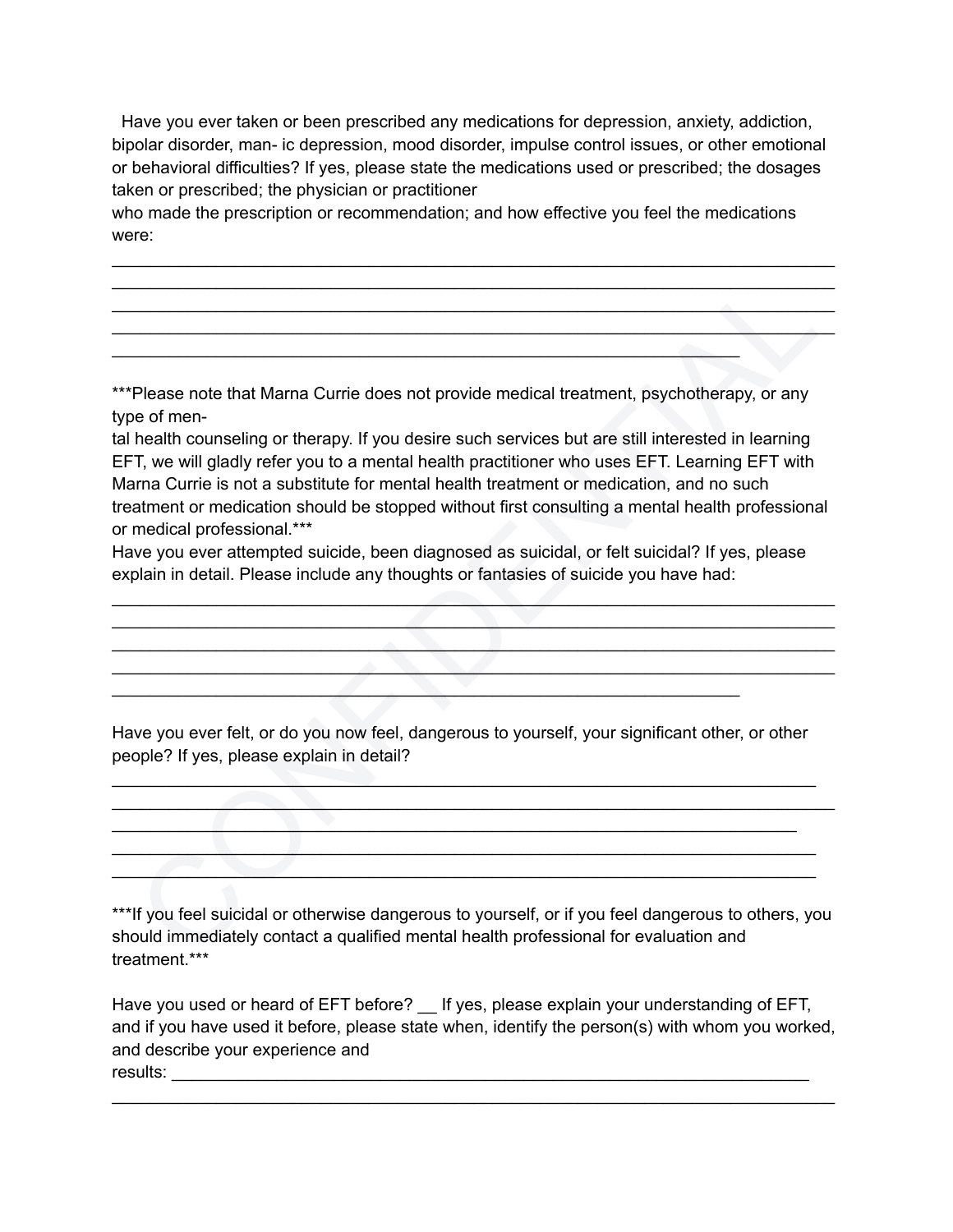Please explain in detail your reasons for coming to Marna Currie and for your interest in EFT. What are you hop- ing to accomplish?

Please give a brief account of the history and development of the difficulties or challenges that have brought you to Marna Currie:

Other than anything you already described above, have you made any other attempts to address these issues? If yes, please explain in detail (continued on next page): expression and the contract of the contract of the contract of the contract of the contract of the contract of the contract of the contract of the contract of the contract of the contract of the contract of the cont

Give your three top goals you hope to accomplish with Marna Currie:

 $1.$  The contract of the contract of  $\mathcal{L}$  and  $\mathcal{L}$  and  $\mathcal{L}$  are contract of  $\mathcal{L}$ 

| <u>.</u> |  |  |  |
|----------|--|--|--|
|          |  |  |  |
| ລ<br>ື   |  |  |  |
|          |  |  |  |

Regarding the difficulties or challenges that have brought you to Marna Currie, please rate the level of distress you presently feel:

1= feeling good/does not bother you; 10= most upset you can be or have ever been.

Today (circle) 1 2 3 4 5 6 7 8 9 10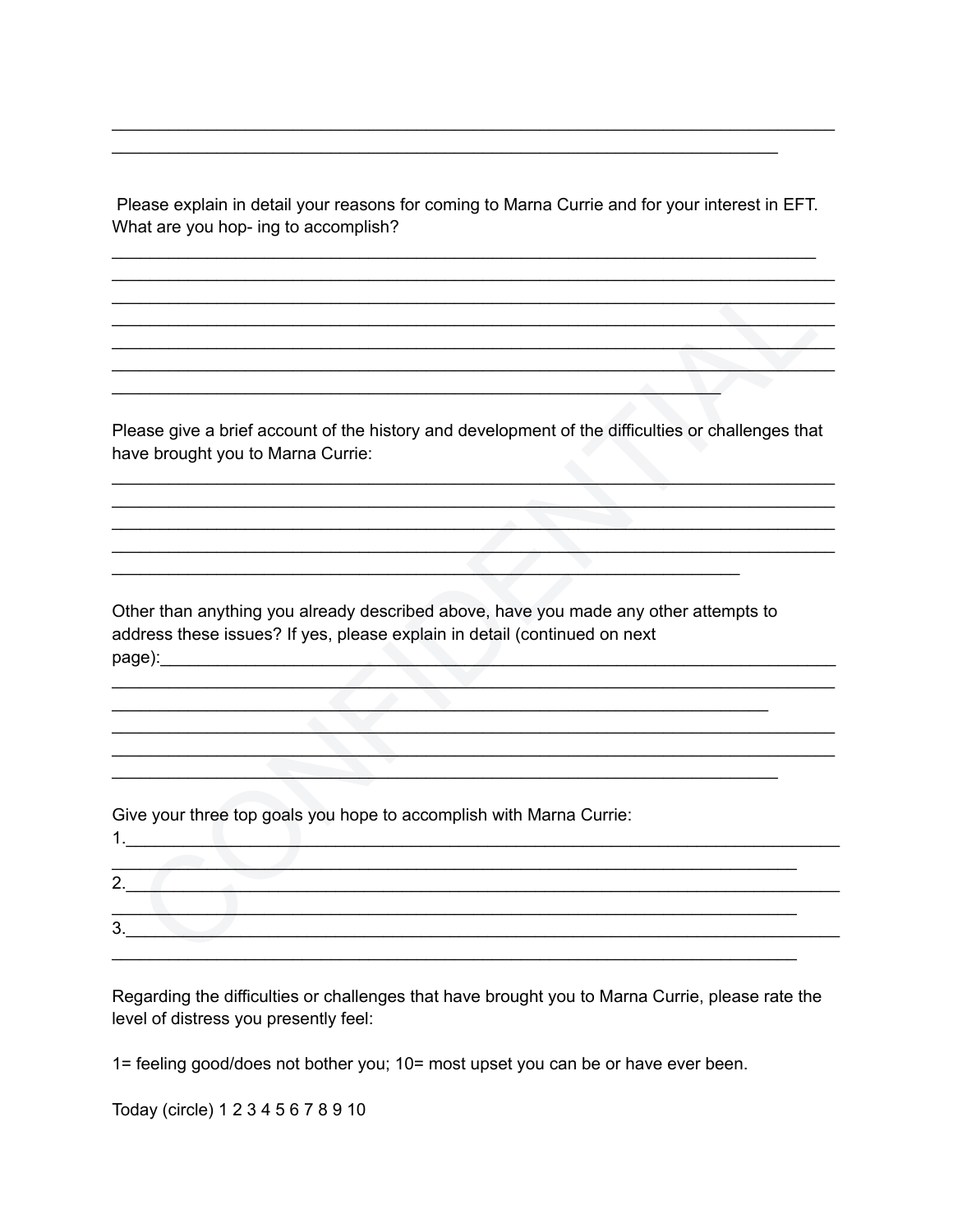Avg. for last month: 1 2 3 4 5 6 7 8 9 10 Avg. for last week: 1 2 3 4 5 6 7 8 9 10 Avg. for last 6 months: 1 2 3 4 5 6 7 8 9 10

If the difficulties or challenges that brought you to Marna Currie were not part of your life, how do you feel your life would be better or different?

|                                               |    | If you do not experience significant relief from the difficulties or challenges that brought you to<br>Marna Currie, what do you fear might happen? How do you think life will be for you? |        |                             |
|-----------------------------------------------|----|--------------------------------------------------------------------------------------------------------------------------------------------------------------------------------------------|--------|-----------------------------|
|                                               |    |                                                                                                                                                                                            |        |                             |
|                                               |    |                                                                                                                                                                                            |        |                             |
|                                               |    |                                                                                                                                                                                            |        |                             |
|                                               |    |                                                                                                                                                                                            |        |                             |
|                                               |    |                                                                                                                                                                                            |        |                             |
|                                               |    |                                                                                                                                                                                            |        |                             |
| Check Any of the Following That Apply to You: |    |                                                                                                                                                                                            |        |                             |
| <b>Headache Dizziness</b>                     |    | <b>Feel Tense</b>                                                                                                                                                                          | H      | <b>Can't Make Friends</b>   |
| <b>Fainting Spells</b>                        |    | <b>Feel Panicky</b>                                                                                                                                                                        |        | Afraid Of People            |
| No Appetite                                   |    | <b>Fears and Phobias</b>                                                                                                                                                                   | П      | <b>Home Conditions Bad</b>  |
| Over-Eating                                   |    | <b>Obsessions</b>                                                                                                                                                                          | П      | Unable To Enjoy Things      |
| <b>Stomach Trouble</b>                        |    | Depressed                                                                                                                                                                                  | П      | Always Worrying             |
| <b>Bowel Disturbances</b>                     |    | Suicidal Ideas                                                                                                                                                                             |        | Don't Like W'kends/Vacay    |
| <b>Always Tired</b>                           |    | <b>Take Tranquilizers</b>                                                                                                                                                                  | ΙI     | <b>Can't Make Decisions</b> |
| <b>Always Sleepy</b>                          |    | Alcoholism                                                                                                                                                                                 | П      | Over-Ambitious              |
| Unable To Relax                               |    | Dangerous Drugs Allergy                                                                                                                                                                    | $\Box$ | <b>Financial Problems</b>   |
| Insomnia                                      |    | Asthma                                                                                                                                                                                     | П      | Gambling                    |
| <b>Recurrent Dreams</b>                       | ΙI | Don't stand up for yourself $\Box$                                                                                                                                                         |        | <b>Job Problems</b>         |
| <b>Nightmares</b>                             |    | <b>Sexual Problems</b>                                                                                                                                                                     |        | Can't Keep A Job            |
| <b>Hallucinations</b>                         |    | Anxiety                                                                                                                                                                                    |        | Other                       |
| <b>Inferiority Feelings</b>                   |    | <b>Shy With People</b>                                                                                                                                                                     |        |                             |

- Feel Tense
- Feel Panicky
- Fears and Phobias
- Obsessions
- Depressed
- Suicidal Ideas
- Take Tranquilizers
- Alcoholism
	- Dangerous Drugs Allergy  $\square$
- Asthma
- Don't stand up for yourself  $\square$ 
	- Sexual Problems
	- $\Box$ Anxiety
	- $\Box$ Shy With People
- Can't Make Friends
- Afraid Of People
- Home Conditions Bad
- Unable To Enjoy Things
- Always Worrying
- Don't Like W'kends/Vacay
- Can't Make Decisions
- Over-Ambitious
- Financial Problems
- Gambling

- Job Problems
- Can't Keep A Job
	- Other<sub>is</sub>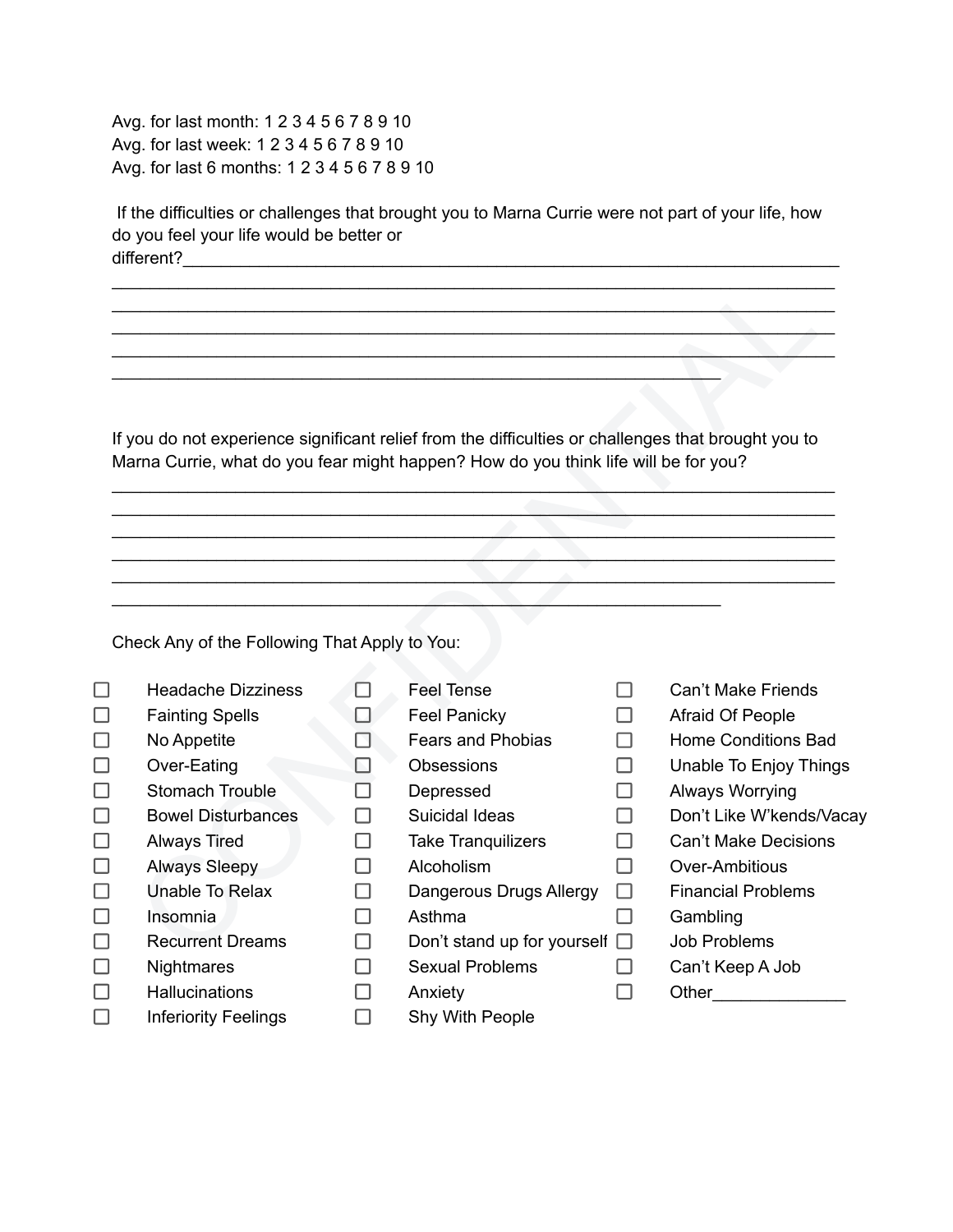## **Other Medical History**

| Have you ever been treated for: |                                                                                            |                 |                   |
|---------------------------------|--------------------------------------------------------------------------------------------|-----------------|-------------------|
| Heart problems                  | <b>High Blood Pressure</b>                                                                 | <b>Diabetes</b> | Epilepsy/Seizures |
| Chronic Pain                    | *Post-Traumatic Stress/PTSD                                                                |                 |                   |
| physician or practitioner:      | If you have checked any of these, please identify the dates of treatment and your treating |                 |                   |
|                                 |                                                                                            |                 |                   |

\_\_\_\_\_\_\_\_\_\_\_\_\_\_\_\_\_\_\_\_\_\_\_\_\_\_\_\_\_\_\_\_\_\_\_\_\_\_\_\_\_\_\_\_\_\_\_\_\_\_\_\_\_\_\_\_\_\_\_\_\_\_\_\_\_\_\_\_\_\_\_\_\_\_\_\_ \_\_\_\_\_\_\_\_\_\_\_\_\_\_\_\_\_\_\_\_\_\_\_\_\_\_\_\_\_\_\_\_\_\_\_\_\_\_\_\_\_\_\_\_\_\_\_\_\_\_\_\_\_\_\_\_\_\_\_\_\_\_\_\_\_\_\_\_\_\_\_\_\_\_\_\_ \_\_\_\_\_\_\_\_\_\_\_\_\_\_\_\_\_\_\_\_\_\_\_\_\_\_\_\_\_\_\_\_\_\_\_\_\_\_\_\_\_\_\_\_\_\_\_\_\_\_\_\_\_\_\_\_\_\_\_\_\_\_\_\_\_\_\_\_\_\_\_\_\_\_\_\_

Solution and the chicago and provide medicinal the state of the provide medical<br>
Solution the studient of the studient of the studient of the studient of the studient<br>
the studient of the studient of the studient of the st \*If you have checked PTSD, please remember that Marna Currie does not provide medical treatment, psy-chotherapy, or any type of mental health counseling or therapy. If you desire such services but are still interested in learning EFT, we will gladly refer you to a mental health practitioner who uses EFT.

 $\mathcal{L}_\text{max}$  , and the contract of the contract of the contract of the contract of the contract of the contract of

 $\mathcal{L}_\mathcal{L}$  , and the contribution of the contribution of  $\mathcal{L}_\mathcal{L}$  , and the contribution of  $\mathcal{L}_\mathcal{L}$ 

 $\mathcal{L}_\mathcal{L} = \{ \mathcal{L}_\mathcal{L} \mid \mathcal{L}_\mathcal{L} \}$  , where  $\mathcal{L}_\mathcal{L}$  ,  $\mathcal{L}_\mathcal{L}$  ,  $\mathcal{L}_\mathcal{L}$  ,  $\mathcal{L}_\mathcal{L}$  ,  $\mathcal{L}_\mathcal{L}$  ,  $\mathcal{L}_\mathcal{L}$  ,  $\mathcal{L}_\mathcal{L}$  ,  $\mathcal{L}_\mathcal{L}$  ,  $\mathcal{L}_\mathcal{L}$  ,  $\mathcal{L}_\mathcal{L}$ 

 $\mathcal{L}_\mathcal{L} = \{ \mathcal{L}_\mathcal{L} \mid \mathcal{L}_\mathcal{L} \}$ 

\_\_\_\_\_\_\_\_\_\_\_\_\_\_\_\_\_\_\_\_\_\_\_\_\_\_\_\_\_\_\_\_\_\_\_\_\_\_\_\_\_\_\_\_\_\_\_\_\_\_\_\_\_\_\_\_\_\_\_\_\_\_\_\_\_\_

Are you currently taking any medications other than those listed in response to previous questions? If so, please state the medication; the reason(s) for the medication; the dosage; how long you have been taking the med- ication; and the prescribing physician or practitioner:

 $\mathcal{L}_\mathcal{A}$  , and the contribution of the contribution of  $\mathcal{L}_\mathcal{A}$  , and the contribution of the contribution of  $\mathcal{L}_\mathcal{A}$  , and the contribution of the contribution of the contribution of the contribution of the contribution of the contribution of the contribution of the contribution of the contribution of the contribution of

 $\mathcal{L}_\mathcal{L}$  , and the contribution of the contribution of the contribution of the contribution of the contribution of the contribution of the contribution of the contribution of the contribution of the contribution of \_\_\_\_\_\_\_\_\_\_\_\_\_\_\_\_\_\_\_\_\_\_\_\_\_\_\_\_\_\_\_\_\_\_\_\_\_\_\_\_\_\_\_\_\_\_\_\_\_\_\_\_\_\_\_\_\_\_\_\_\_\_\_\_\_\_\_\_\_\_\_\_\_\_\_\_  $\mathcal{L}_\mathcal{L} = \mathcal{L}_\mathcal{L} = \mathcal{L}_\mathcal{L} = \mathcal{L}_\mathcal{L} = \mathcal{L}_\mathcal{L} = \mathcal{L}_\mathcal{L} = \mathcal{L}_\mathcal{L} = \mathcal{L}_\mathcal{L} = \mathcal{L}_\mathcal{L} = \mathcal{L}_\mathcal{L} = \mathcal{L}_\mathcal{L} = \mathcal{L}_\mathcal{L} = \mathcal{L}_\mathcal{L} = \mathcal{L}_\mathcal{L} = \mathcal{L}_\mathcal{L} = \mathcal{L}_\mathcal{L} = \mathcal{L}_\mathcal{L}$ 

Have you had any prolonged illness? If yes, please describe in detail:

Please explain your sleeping patterns and quality of sleep in detail:

Do you suffer from any significant physical pain? If so, please note the location(s) on your body; the onset and history; and any treatment you have had:

\_\_\_\_\_\_\_\_\_\_\_\_\_\_\_\_\_\_\_\_\_\_\_\_\_\_\_\_\_\_\_\_\_\_\_\_\_\_\_\_\_\_\_\_\_\_\_\_\_\_\_\_\_\_\_\_\_\_\_\_\_\_\_\_\_\_\_\_\_\_\_\_\_\_\_\_ \_\_\_\_\_\_\_\_\_\_\_\_\_\_\_\_\_\_\_\_\_\_\_\_\_\_\_\_\_\_\_\_\_\_\_\_\_\_\_\_\_\_\_\_\_\_\_\_\_\_\_\_\_\_\_\_\_\_\_\_\_\_\_\_\_\_\_\_\_\_\_\_\_\_\_\_ \_\_\_\_\_\_\_\_\_\_\_\_\_\_\_\_\_\_\_\_\_\_\_\_\_\_\_\_\_\_\_\_\_\_\_\_\_\_\_\_\_\_\_\_\_\_\_\_\_\_\_\_\_\_\_\_\_\_\_\_\_\_\_\_\_\_\_\_\_\_\_\_\_\_\_\_ \_\_\_\_\_\_\_\_\_\_\_\_\_\_\_\_\_\_\_\_\_\_\_\_\_\_\_\_\_\_\_\_\_\_\_\_\_\_\_\_\_\_\_\_\_\_\_\_\_\_\_\_\_\_\_\_\_\_\_\_\_\_\_\_\_\_\_\_\_\_\_\_\_\_\_\_

\_\_\_\_\_\_\_\_\_\_\_\_\_\_\_\_\_\_\_\_\_\_\_\_\_\_\_\_\_\_\_\_\_\_\_\_\_\_\_\_\_\_\_\_\_\_\_\_\_\_\_\_\_\_\_\_\_\_\_\_\_\_\_\_\_\_\_\_\_\_\_\_\_\_\_\_  $\mathcal{L}_\mathcal{L}$  , which is a set of the set of the set of the set of the set of the set of the set of the set of the set of the set of the set of the set of the set of the set of the set of the set of the set of the set of  $\Box$  . The contribution of the contribution of the contribution of the contribution of the contribution of the contribution of the contribution of the contribution of the contribution of the contribution of the contributi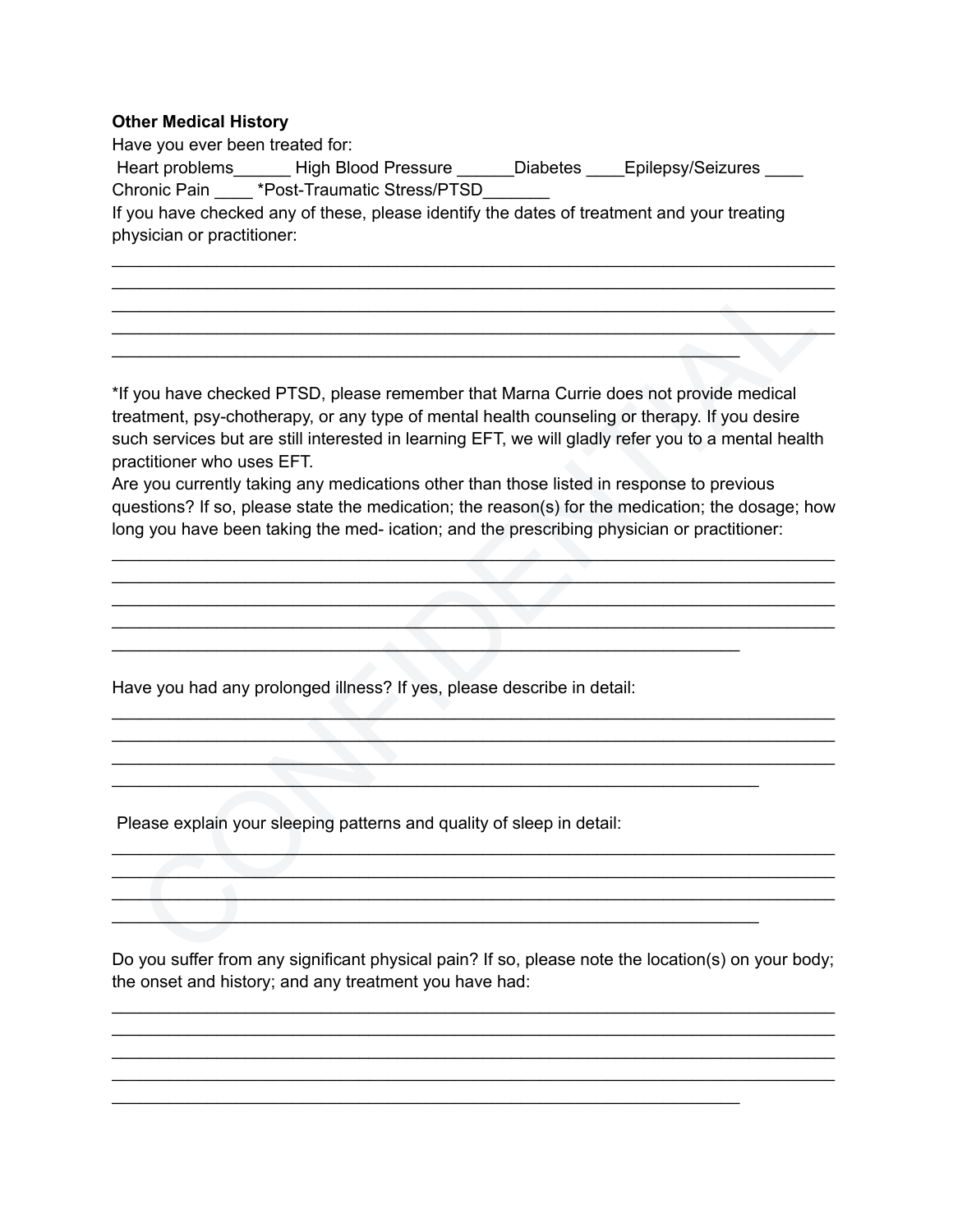Please rate the pain:  $1 =$  minimal pain;  $10 =$  worst pain

Today: 1 2 3 4 5 6 7 8 9 10 Avg. for last week: 1 2 3 4 5 6 7 8 9 10 Avg. for last month: 1 2 3 4 5 6 7 8 9 10 Avg. for last 6 months: 1 2 3 4 5 6 7 8 9 10

## **\*DISCLOSURE – PLEASE READ CAREFULLY\***

"DISCLOSURE – PLEASE READ CAREFULLY"<br>
Solution of the matcuring Currel, I will learn about something called Emotional Freedom<br>
Scheme (EFT) and Mattix Reimprinting, which is a type of energy release technique. EFT is<br>
rela As part of my work with Marna Currie, I will learn about something called Emotional Freedom Techniques (EFT) and Matrix Reimprinting, which is a type of energy release technique. EFT is a relatively new approach to stress relief and the extent of its effectiveness, as well as its risks and benefits, are not fully known. The prevailing idea is that EFT uses the ancient Chinese meridian system to help alleviate stresses by balancing the energy system with a gentle tapping procedure. The procedure involves acupressure (tapping with my fingertips) on acupuncture points (called acupoints) on the face, upper body and hands with the goal of stimulating designated meridian end-points on the face and body. While many people experience benefits with EFT, others do not. There is no scientific explanation regarding why EFT works for some people and does not work for others.

\_\_\_\_\_\_\_\_\_\_\_(Please initial)

Marna Currie is not a licensed psychiatrist, psychologist, social worker, or mental health professional. She is not licensed or trained to diagnose any form of mental illness, and she is also not licensed to prescribe or recommend any medication. I understand that I will not be receiving any form of mental health counseling at Marna Currie.

\_\_\_\_\_\_\_\_\_\_\_ (Please initial)

For coaching sessions with Marna Currie, I agree to assume and accept full responsibility for any and all risks that may be associated with EFT. I further understand and agree that the information presented in my sessions is for my personal use only and not for application to others.

\_\_\_\_\_\_\_\_\_\_\_ (Please initial)

By signing this document, I acknowledge that EFT is experimental, and, as part of my I understand that through the use of EFT, unpleasant emotional or physical sensations or unresolved memories may surface, and I may experience some emotional distress related to prior life experiences. Emotions may continue to arise after the session. I understand that I am encouraged to discuss such emotions with an appropriate health care provider such as a licensed psychologist, psychiatrist, social worker, or mental health counselor.

\_\_\_\_\_\_\_\_\_\_\_ (Please initial)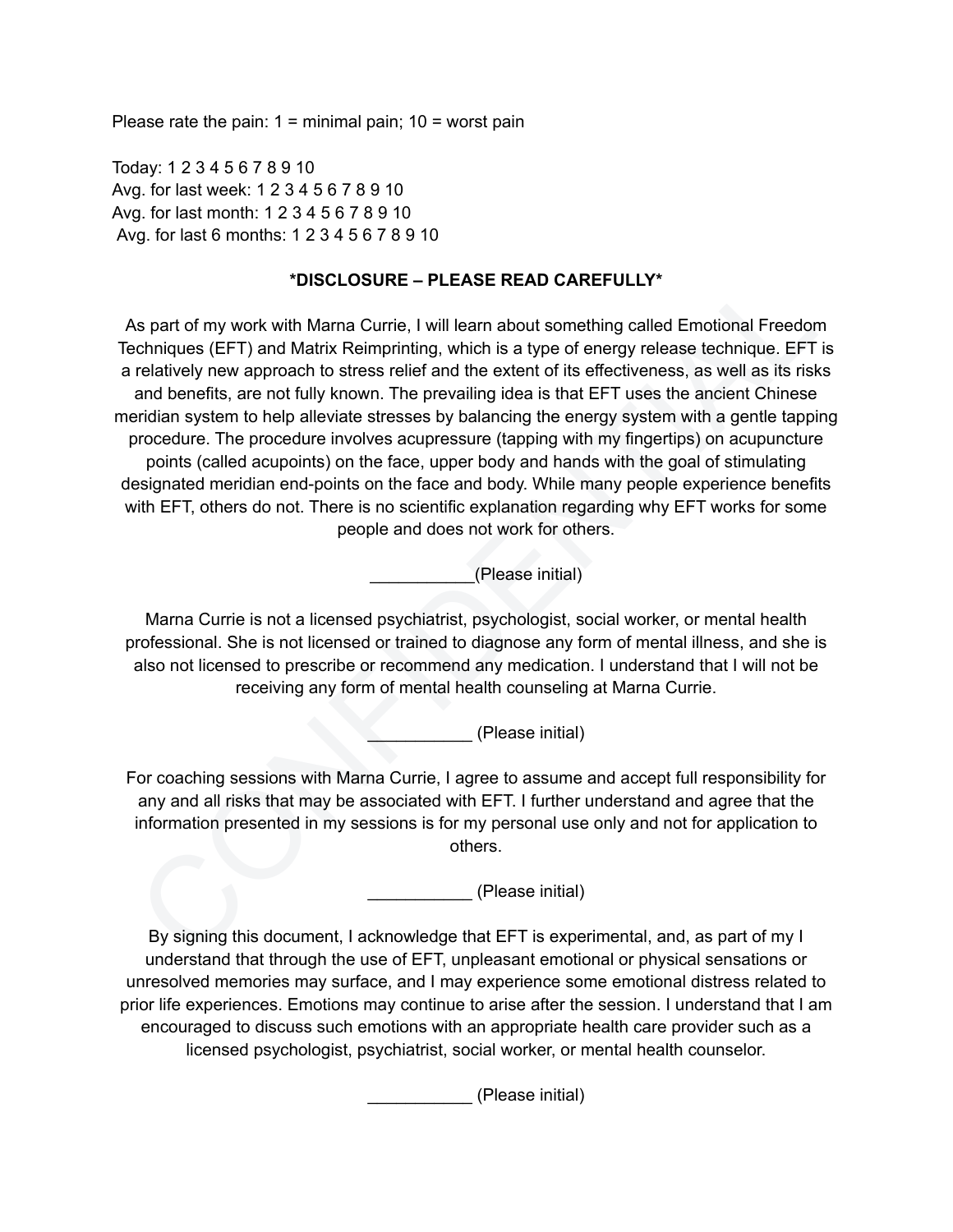In addition, I understand that by using EFT, it is possible that previously vivid or traumatic memories may fade. This could adversely impact my ability to provide detailed legal testimony regarding a traumatic incident.

\_\_\_\_\_\_\_\_\_\_\_(Please initial)

I understand that since Marna Currie is not a licensed psychologist, psychiatrist, social worker or mental health counselor, she may legally be subpoenaed to testify in a legal action in which I am involved and forced to give testimony regarding information learned during my involvement with Marna Currie. While Marna Currie promises to keep all information 100% confidential to the fullest extent of the law, I understand that I assume the risk of her being subpoenaed in a legal action and being forced to reveal personal information about me that would otherwise be confidential.

\_\_\_\_\_\_\_\_\_\_\_(Please initial)

I understand that since Marian Curries in oth air lossness psychologist, psychiatist, social<br>volver or mental health counselor, she may legally be subpoenaed to testify in a legal action in<br>which I am involved and forced t The information presented during the coaching sessions, including but not limited to information about EFT, is not intended to diagnose, treat, cure, or prevent any disease, illness, addiction, or other psychological, mood, impulse control, emotional, behavioral, or mental health disor- der. EFT is not a substitute for professional medical, psychological, psychiatric or other mental health treatment. I understand that Marna Currie does not recommend I stop seeing any of my health care pro- fessionals or using prescribed medicine without consulting with the appropriate health care professional.

\_\_\_\_\_\_\_\_\_\_\_\_(Please initial)

Any stories or testimonials presented during my sessions do not constitute a warranty, guarantee, or prediction regarding my results from using EFT. I understand that Marna Currie makes no warranty, guarantee, or prediction regarding my individual results. I further understand that Marna Cur- rie strongly advises that I seek professional medical advice as appropriate before making any health decisions.

\_\_\_\_\_\_\_\_\_\_\_\_ (Please initial)

I acknowledge that Marna Currie has given me the opportunity to ask questions regarding any aspect of this Agreement. By signing below, I acknowledge that I have carefully and completely read, and fully understand, all aspects of this Agreement and that I agree to all of the terms and conditions stated herein. This Agreement shall be binding upon me and my heirs and legal representatives.

\_\_\_\_\_\_\_\_\_\_\_\_ (Please initial)